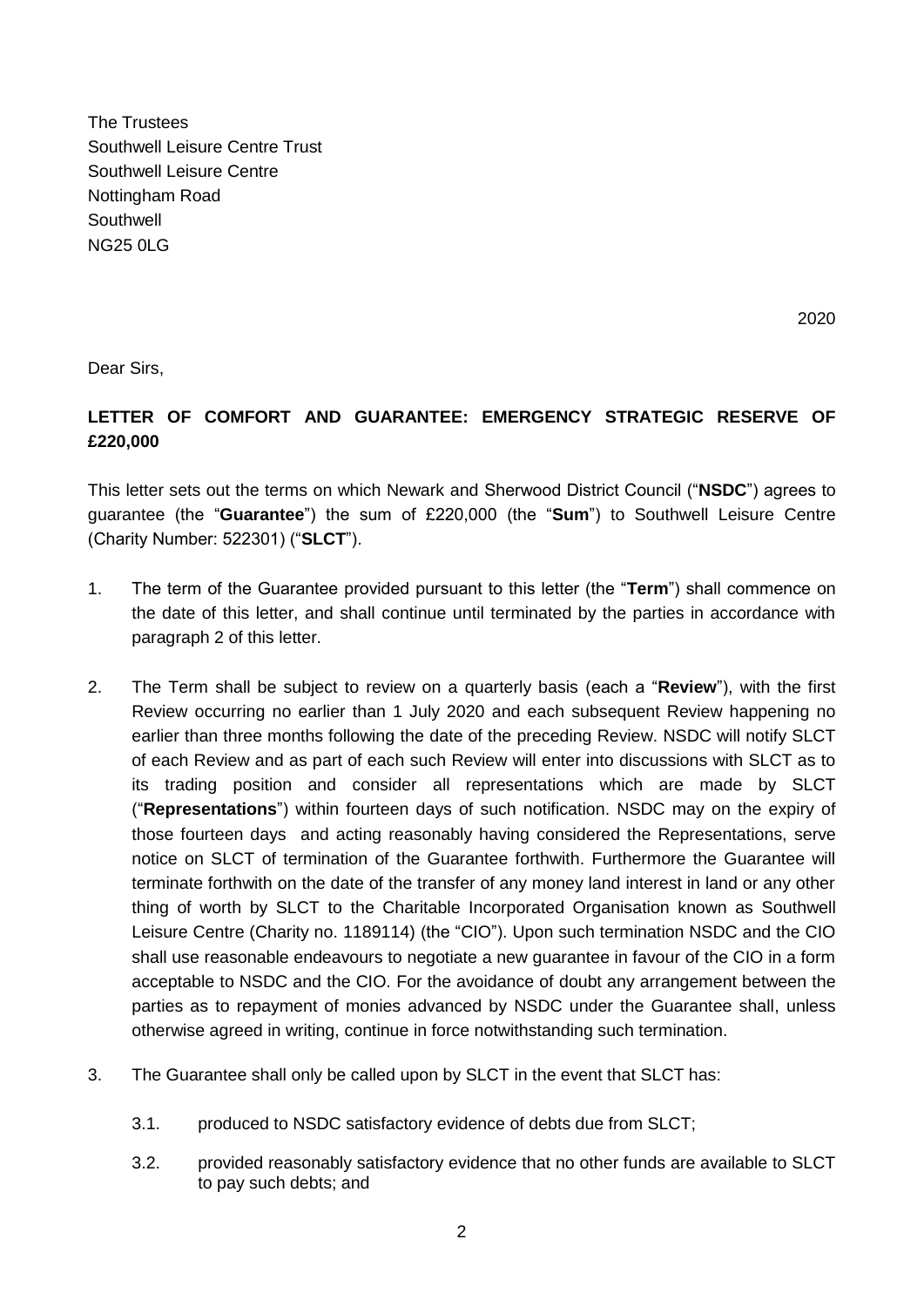- 3.3. provided reasonably satisfactory evidence that the lack of funds has not been caused by a transfer to the Charitable Incorporated Organisation known as Southwell Leisure Centre (Charity no. 1189114)
- 4. Within seven days of each Quarter's End (being  $30<sup>th</sup>$  June,  $30<sup>th</sup>$  September,  $31<sup>st</sup>$  December and 31<sup>st</sup> March in any year) where such conditions have been satisfied NSDC will pay to SLCT the amount of such debt or debts PROVIDED THAT the cumulative total of monies paid by NSDC under the Guarantee shall not exceed the Sum.
- 5. NSDC recognises SLCT's essential contribution towards its strategy for Health and Welfare in the District and therefore NSDC shall:
	- 5.1. ensure that SLCT will have financial resources at least equal to the Sum (the "**Guarantee**");
	- 5.2. provide SLCT with weekly cash balances updates for SLCT and any other information reasonably requested by SLCT for the purposes of enabling SLCT to undertake financial forecasting; and
	- 5.3. provide all such assistance and cooperation as reasonably requested by SLCT for the purposes of ensuring that SLCT is able to continue to operate in accordance with its charitable objectives and is able to remain solvent (this shall include any support reasonably required by SLCT, whether financial or otherwise, in connection with restoration and repairs to the Leisure Centre operated by SLCT).
- 6. In consideration of receipt of the Guarantee, and the matters set out in paragraphs 5.2 and 5.3 of this letter SLCT shall:
	- 6.1. continue to follow all relevant NSDC personnel policies;
	- 6.2. where in the view of its trustees (acting reasonably) applying for available government financial assistance would be beneficial to SLCT and in accordance with SLCT's charitable objects and their trustee duties, apply for such funding; and
	- 6.3. provide all such assistance as reasonably requested by NSDC for the purposes of enabling NSDC to comply with the obligations set out in paragraphs 5.2 and 5.3 of this letter.
	- 6.4. Repay to NSDC in full all monies paid to it by NSDC pursuant to this letter on the expiry of 24 months of such payment. NSDC shall not charge interest on such monies and will discuss SLCT's ability to repay at Reviews but it is accepted by SLCT that if NSDC shall in its absolute discretion so demand SLCT shall repay all such monies on the expiry of 24 months from the date of payment
- 7. This letter is intended to create legal relations between NSDC and SLCT.